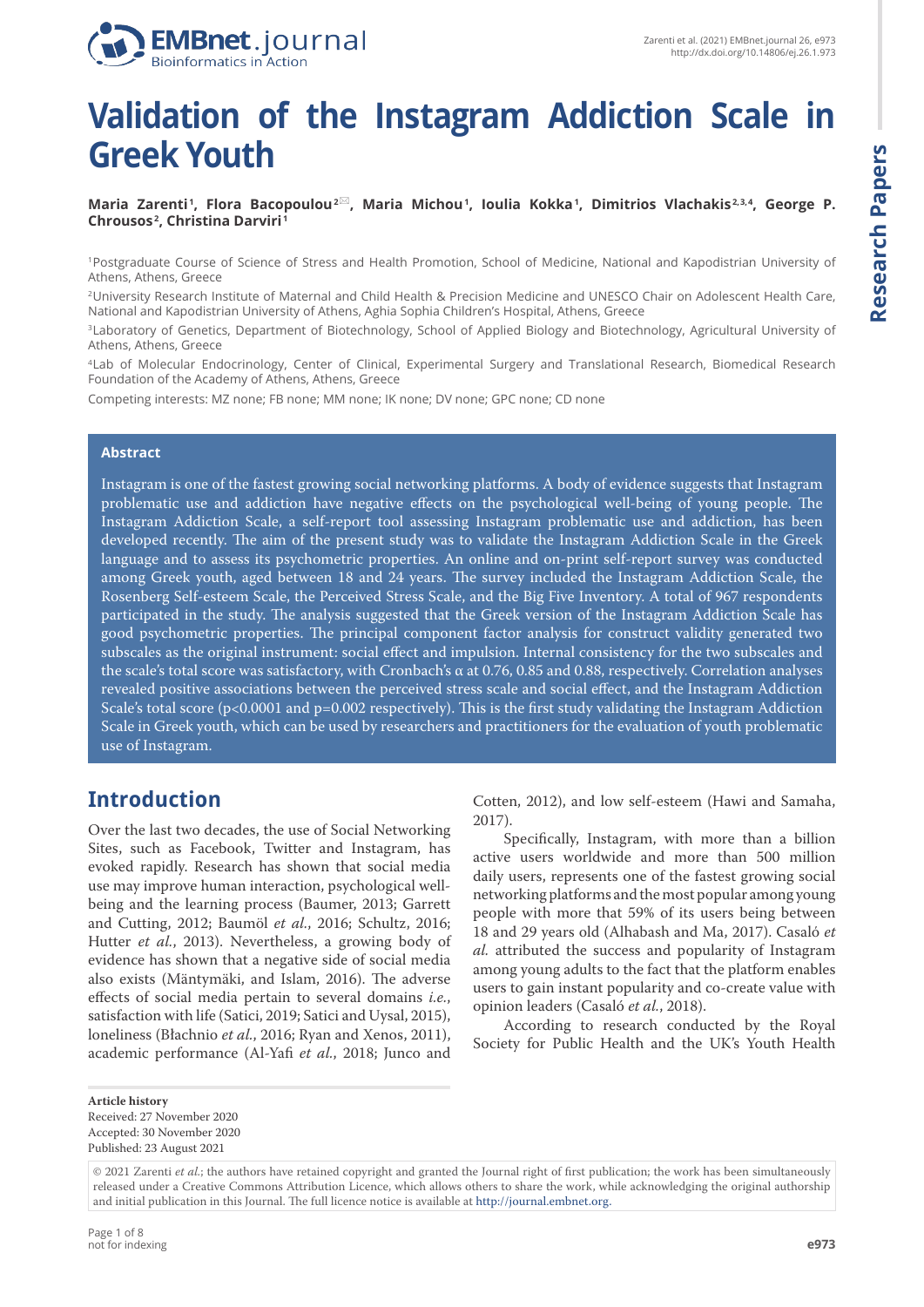

Movement, Instagram is considered the most negatively affecting social media platform in terms of its impact on young people's mental health. Specifically, both positive and negative effects of all social media on the health of young people were investigated. The study involved 1,479 young people aged 14 to 24 years. Participants rated popular applications on topics related to stress, depression, loneliness, bullying and body image. According to the results of the research, the YouTube platform emerged as the most positive, whereas Instagram and Snapchat were considered particularly harmful to the mental health and well-being of young people. However, a good aspect of these two applications has been reported by Cramer; Instagram was found to have a positive effect on self-expression and selfidentity. Based on the findings of the Royal Society for Public Health and the UK Youth Health Movement, public health experts called social media to introduce a series of tests and measures, such as pop-up windows, to warn users when using social media for a long time and to protect mental health (supported by 70% of young people surveyed) (Cramer, 2017). Another suggestion addressed to the social media platforms was to develop user tracking tools for mental health issues, and thus urge users to seek help from mental health professionals. Similarly, other studies (Zalsman *et al.*, 2016; Whitaker *et al.*, 2017) concluded that the use of social media can help in the early diagnosis of depression. De Choudhury *et al.*, analysed the profile of 476 people on Twitter and created a protocol that could predict depression before serious symptoms appeared in 7 out of 10 cases (De Choudhury *et al.*, 2013).

Contrary to this preventive to mental health use of Instagram, a growing body of evidence indicates some concerning effects from the excessive use of this platform. Although social media platform use is a rising phenomenon during the last decade, a psychiatric diagnosis for "internet addiction" or "social media addiction" does not yet exist. Nonetheless, even informally, the term "addiction" is used and investigated thoroughly in terms of social media use among teenagers and young adults.

One of the reasons why "internet addiction" has not yet come to light as a formal term is because it is not a substance. However, in terms of behavioural addiction the outcomes are similar to the ones caused by a substance (Griffiths, 2005). In excessive "doses", negative effects may arise and become addictive, especially in adolescents and young adults (Griffiths *et al.*, 2016; World Health Organization, 2011). Most frequently observed symptoms which resemble those of substance abuse include compulsive behavioural involvement, lack of motivation to engage in other activities, and mental and physical symptoms when "deprivation" from the platforms is attempted (D'Arienzo *et al.*, 2019). These symptoms are common among undergraduate students who are shy and prefer the online to the offline world (Orr *et al.*, 2009). This "virtual reality" is also very tempting

for individuals with social anxiety (Buote *et al.*, 2009) or depression (Andreassen *et al.*, 2016).

Despite Instagram's addictive aspects and negative effects on the physical and mental well-being, only recently a self-report questionnaire aiming to assess Instagram problematic use and addiction was developed. Kircaburun and Griffiths developed the Instagram Addiction Scale (IAS) by using a modified version of the Internet Addiction Test (Young *et al.*, 1999) and found that IAS had a satisfying internal consistency when evaluated in a sample of 752 university students. Furthermore, Instagram addiction was negatively associated with agreeableness, conscientiousness, and self-liking, whereas daily Internet use was positively associated with Instagram addiction (Kircaburun and Griffiths, 2018).

## **Materials, Methodologies and Techniques**

## **Translation procedure**

The first step of the validation process was to receive authorization by Kircaburun K. and Griffiths M.D. The translation procedure was then performed according to the World Health Organization's guidelines (WHO, 2020) by an expert panel. When all the forwardbackwards steps were completed by the panel, a testpretest of the questionnaire was conducted to identify unclear expressions. Participants in this test (20 males, 20 females) were representative of the study's population, with regards to age and native language. The Greek version of the instrument was then finalised.

## **Participants and procedures**

This study was performed in the province of Attica, Greece in November of 2020. Participant inclusion criteria were age between 18 and 24 years, and ability to read and write in the Greek language. The questionnaire was distributed mainly online on Google Forms. Online distribution was held through various social media platforms, mostly via Facebook, whereas a printed form of the questionnaire was distributed to various universities.

## **Ethical considerations**

The study's protocol was approved by the ethics committee of the Medical School of the National and Kapodistrian University of Athens and was in accordance with the 1975 Helsinki Declaration. For the online version, a brief text of the study's protocol informed the respondents about the study's aim and submission of their response was considered as an online consent. For the printed version, respondents were informed and signed a consent form prior to participation.

#### **Measures**

**Sociodemographic characteristics:** Participants were asked about their sex, age, family and income status as well as their educational level.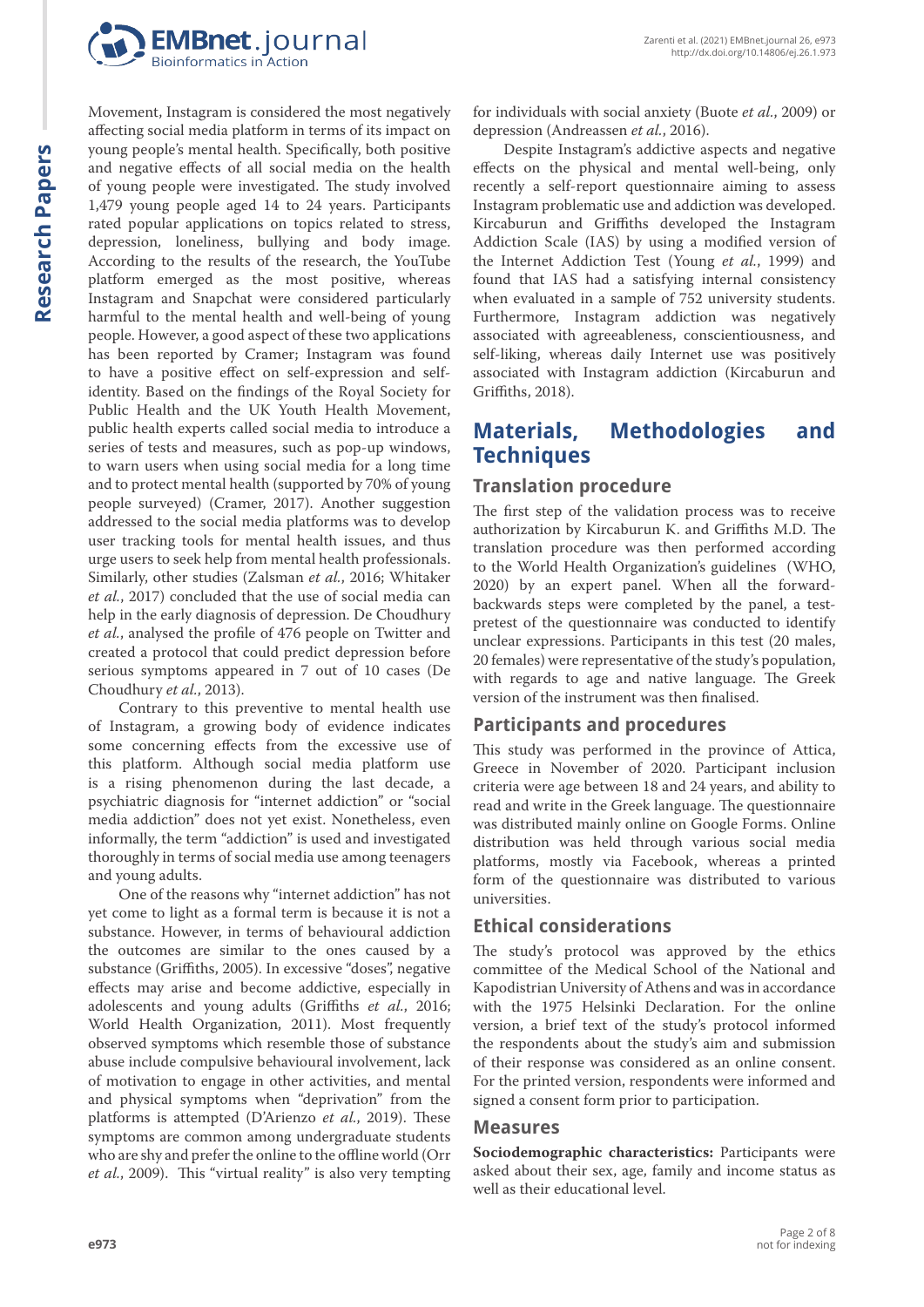

**Instagram Addiction Scale (IAS):** IAS consists of 15 items and provides a distinguishing cut off point for Instagram addictive and non-addictive users. Answers are given on a 6-point Likert scale ranging from "never" to "always" and score can range from 15 to 90. The cutoff points were determined as following: scores between 15-37 classify participants as non-addicts, scores ranging from 38 to 58 as mildly addicted, moderately addicted are those who score from 59 to 73, and scores above 73 indicate severe addiction (Kircaburun and Griffiths, 2018).

**Perceived Stress Scale-14 (PSS):** This is a 14 item questionnaire that measures the self-reported level of stress. Answers are given on a 5-point Likert scale, ranging from 0=never to 4=very often. Seven items are considered positive and the other seven negative. Total scores are calculated after reversing the scores for the positive items and then summing all answers' scores. Higher scores indicate higher levels of stress. The PSS has been translated and validated in the Greek language with good psychometric properties and a satisfying Cronbach's α coefficient (0.82) (Andreou *et al.*, 2011).

**Big Five Personality Inventory (BFI):** This is a 5-point Likert scale that includes 44 items, allowing the assessment of the five personality dimensions. Participants rate each BFI item on a 5-point scale ranging from 1 (disagree strongly) to 5 (agree strongly); scale scores are computed as the participant's mean item response. The model of 44 questions measuring the personality traits, has been translated in the Greek language and used in the present study (Panayiotou *et al.*, 2004).

**Rosenberg Self-Esteem Scale:** This is a 4-Likert scale including 10 items. The scale measures self-worth by examining both positive and negative feelings about the respondent's self. Scores between 15 and 25 are considered average. The Greek version of the Rosenberg Self-Esteem Scale was used in this research (Galanou *et al.*, 2014).

## **Data analysis**

Data is presented as  $N$  (%) for qualitative variables, and as mean (SD) for quantitative variables. Principal component analysis (PCA) was conducted to extract the factors of the IAS scale. Sample's adequacy and the correlation among the items were tested with the Kaiser-Meyer-Olkin measure and Bartlett's test of sphericity, respectively. The varimax rotation method was used and when questions' loadings were greater than 0.3, the items were assigned into specific factors. Cronbach's alpha was calculated to examine internal consistency. Independent samples t-test and ANOVA test were conducted to evaluate differences between groups. Correlations between IAS subscales, as well as between IAS subscales and other measurements of the study were calculated. Pearson's rho coefficient was used to assess correlations between quantitative variables. SPSS v.24 for Windows was used to perform statistical analyses and the level of significance for all analyses was 0.05.

# **Results**

A total of 967 valid responses were collected. Participants' sociodemographic characteristics and descriptive

| <b>Sex</b><br>Females<br>Males<br><b>Age Groups</b><br>18-20 years<br>20-22 years<br>22-24 years | N(%)<br>842 (87.1)<br>125(12.9)<br>156(16.1)<br>297(30.7)<br>514 (53.2) | <b>Big-Five Personality</b><br><b>Inventory Score</b><br>Extroversion<br>Pleasantness<br>Conscientiousness<br>Neuroticism<br>Openness | Mean (SD)<br>3.13(0.63)<br>3.78(0.51)<br>3.56(0.60)<br>3.38(0.68)<br>3.20(0.54) |
|--------------------------------------------------------------------------------------------------|-------------------------------------------------------------------------|---------------------------------------------------------------------------------------------------------------------------------------|---------------------------------------------------------------------------------|
| <b>Marital</b> status<br>Unmarried<br>Married<br>Divorced                                        | 949 (98.1)<br>15(1.6)<br>3(0.3)                                         | Rosenberg's Self-Esteem Scale Score<br>PSS Score                                                                                      | 27.00 (7.00)<br>31.00 (8.90)                                                    |
| <b>Education level</b><br>High School<br>Lyceum<br><b>IVET/IPS</b><br><b>BSc</b><br>MSc          | 4(0.4)<br>97(10.0)<br>143 (14.8)<br>620(64.1)<br>103(10.7)              |                                                                                                                                       |                                                                                 |
| Cohabitation<br>Yes<br>N <sub>o</sub>                                                            | 652 (67.4)<br>315(32.6)                                                 |                                                                                                                                       |                                                                                 |

**Table 1.** Participants' sociodemographic characteristics and descriptive statistics for Big-Five Personality Inventory, Rosenberg's Self-Esteem Scale and Perceived Stress Scale (PSS) scores.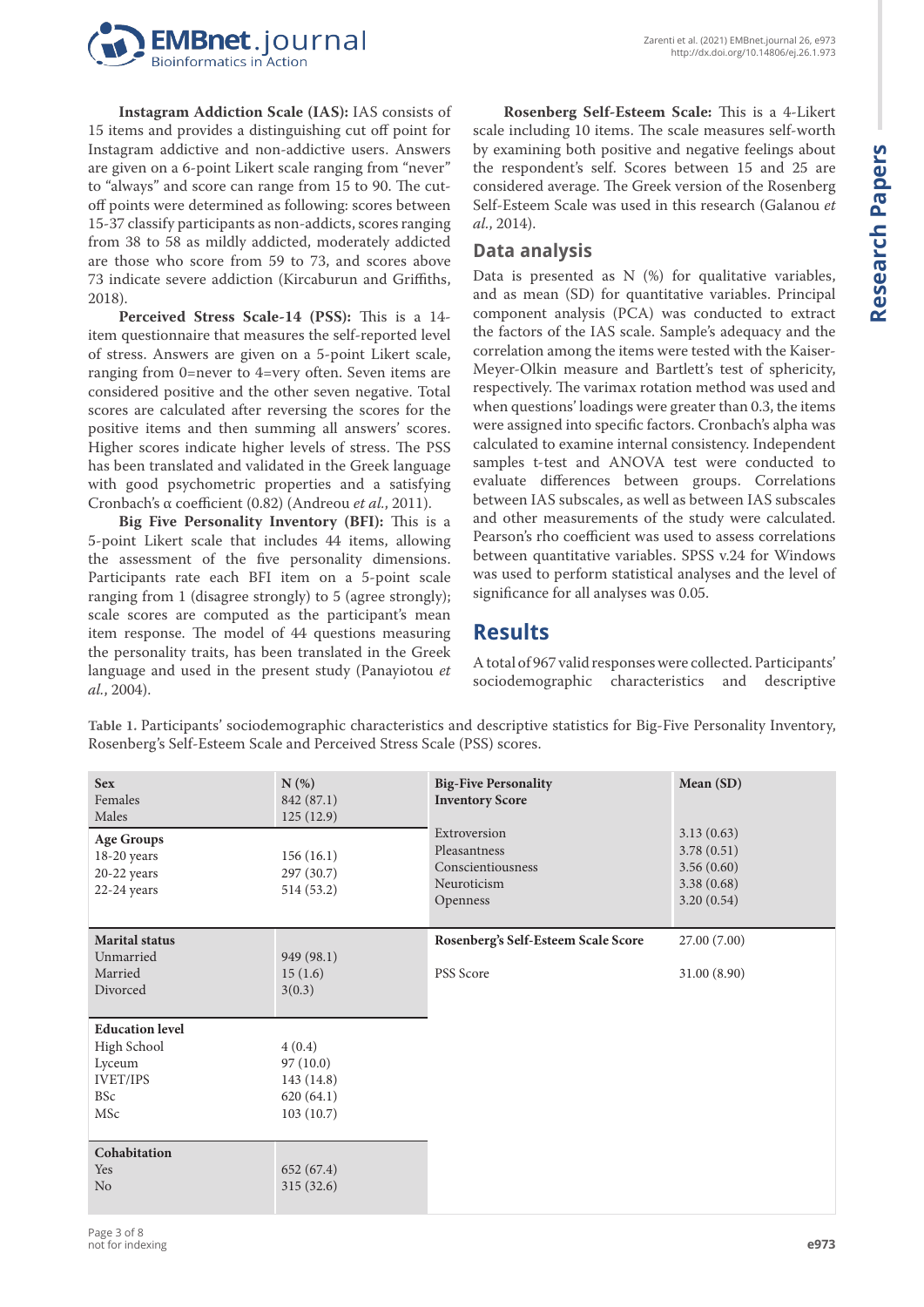

statistics for the Big-Five Personality Inventory, Rosenberg's Self-Esteem Scale and Perceived Stress Scale scores are presented in Table 1. In total, 156 participants were between 18 and 20 years old, 297 participants were between 20 and 22 years old and 514 participants were between 22 and 24 years old. The majority of participants were females (87.1%), unmarried (98.1%), had a Bachelor's degree (64.1%) and cohabitated (67.4%).

The results of the Principal Component Analysis (PCA) of the 14 items with orthogonal rotation (varimax) are presented in Table 2. It was observed that the 14 items were able to explain 48.45% of the total variance and the scale was composed by two factors with eigenvalue greater than Kaiser's criterion of 1. The two factors were named as social effect and compulsion consisting of seven (minus one question comparing to the original subscale) and seven items, respectively. The sampling adequacy for the analysis was verified with the Kaiser-Meyer-Olkin measure (KMO = 0.914). Furthermore, Bartlett's test of sphericity,  $x^2(105) = 5382,20, p<0.0001,$ showed that correlations between items were sufficiently large to perform PCA. The item "How often do you form new relationships with fellow Instagram users?" did not load adequately to any of the factors and it was excluded from the final list of items. Cronbach' α coefficients for social effect, compulsion and total scale were 0.76 and 0.85, respectively, indicating satisfactory internal consistency.

Table 3 presents descriptive statistics for the two IAS subscales and the total IAS score. Correlations between the social effect and compulsion subscale and total IAS scores are presented in Table 4. Overall, a strong positive correlation between social effect and compulsion was found, indicating that negative effects from the Instagram addictive use on individuals' real-life relationships are associated to their increasing need to use the platform. The Spearman's correlation coefficient between social effect and compulsion, social effect and total scale, and compulsion and total scale were 0.66, 0.88 and 0.94, respectively.

Table 5 presents associations between social effect, compulsion, IAS total score and the study variables. Overall, there were statistically significant differences between males and females, with females scoring higher in all scales. Age groups and educational level subscales did not seem to present any significant differences. Statistically significant correlations were found between perceived stress and social effect (p<0.0001) and total IAS score (p=0.002). From the BFI scale, pleasantness score was negatively associated to social effect and total IAS score (p<0.0001 and 0.030 respectively), and conscientiousness score was also negatively associated to social effect, impulsion, and total IAS scores (p<0.0001 for all). Finally, neuroticism score was positively associated to social effect, impulsion, and total IAS scores ( $p<0.0001$ ,  $p=0.011$  and  $p<0.0001$  respectively).

## **Discussion**

The development of the IAS addressed the need of measuring individuals' addiction to Instagram, one of the most widely used social networking sites, in view of emerging evidence supporting that problematic Instagram use can lead to addiction. The aim of the current study was to validate the Instagram Addiction Scale in a Greek youth population sample, aged between 18 and 24 years, and evaluate its psychometric properties.

In line with the findings of Kircaburum and Griffiths (2018), the PCA resulted in two factors: 1. Social effect, consisting of eight items, and 2. Compulsion, consisting of seven items. The social effect sub-factor reflected negative effects from the Instagram use on individuals' real life social relations and on networking (*i.e.*, "How often do you prefer the excitement of Instagram instead of being with your close friends?"). The compulsion subfactor reflected the increased need for Instagram use, the frequency of forgetting about time while logged on to Instagram, and the avoidance of real-life concerns using Instagram (*i.e.*, "How often do you try to cut down the amount of time you spend on Instagram and fail?"). Both factors showed satisfactory internal consistency. Strong correlation was found between social effect and compulsion indicating that they collectively and cooperatively represented individuals' problematic use and addiction to Instagram. Correlation analyses between IAS subscales and IAS total score, and participants' sociodemographic characteristics revealed differences between males and females, with greater scores in females in both subscales as well as in the IAS total score.

Positive strong correlations were found between perceived stress and the IAS subscale regarding negative effect, as well as between perceived stress and total IAS score. This finding supports previous research showing that social networking sites constitute a source of stress (Maier *et al.*, 2012). With respect to Instagram, it has been recently shown that time spent on Instagram is a significant predictor of stress (Lowe-Calverley *et al.*, 2019). Similarly, Sanz-Blas *et al.*, (Sanz-Blas *et al.*, 2019) in a study of 342 active Instagram users examined the negative impact of excessive use of Instagram on individuals' psychological well-being and found that Instagram overuse resulted in elevated levels of stress and emotional fatigue. A question, therefore, emerges regarding the mechanisms that underlie the association between stress and use of Instagram. As new technologies and incoming information increase, individuals feel unable to absorb all the amount of information and thus experience more stress (Wurman, 1989). The loss of information that derives from the gap between the available information and the users' cognitive capacity may lead to discomfort, negative feelings, and increased activation (Ragu-Nathan *et al.*, 2008). With regards to Instagram, as new information is constantly updated on the platform, heavy Instagram users may experience incompetence and thus overuse the platform to access

**Research Papers**

Research Papers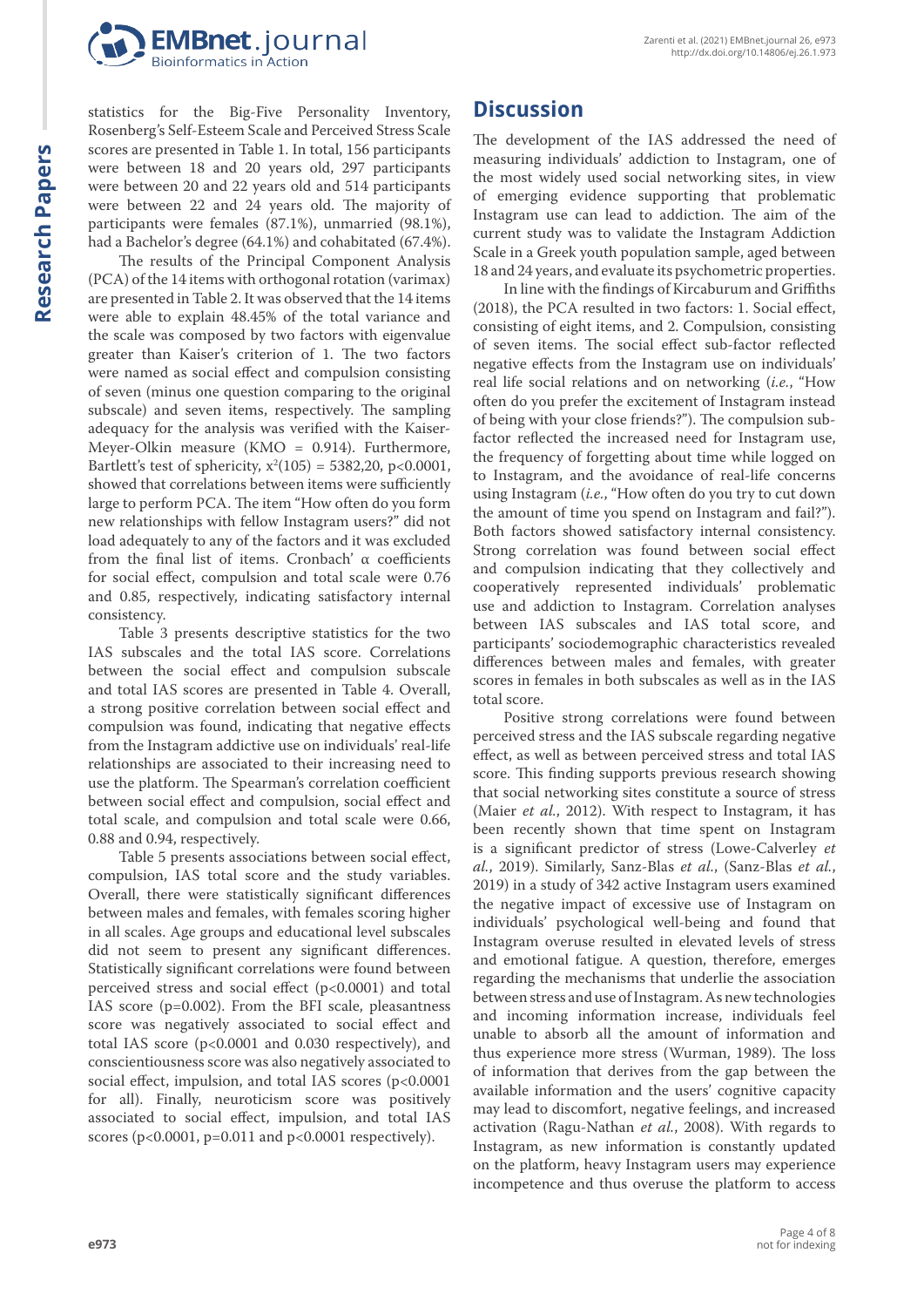

**Table 2.** Rotated factor loadings of the principal components analysis (PCA) for 14 Instagram Addiction Scale items (N=967).

|                                                                                                                                           | <b>Social Effect Sub-</b><br>scale | Compulsion<br>Subscale |
|-------------------------------------------------------------------------------------------------------------------------------------------|------------------------------------|------------------------|
| How often do you prefer the excitement of Instagram instead of being with<br>1.<br>your close friends?                                    | 0.703                              |                        |
| How often do you form new relationships with fellow Instagram users?<br>2.                                                                |                                    |                        |
| How often do you become defensive or secretive when anyone asks you what<br>3.<br>you do on Instagram?                                    | 0.409                              |                        |
| How often do your grades or schoolwork suffer because of the amount of<br>4.<br>time you spend on Instagram?                              | 0.415                              |                        |
| How often do you snap, yell, or act annoyed if someone bothers you while<br>5.<br>you are on Instagram?                                   | 0.668                              |                        |
| How often do you try to hide how long you have been on Instagram?<br>6.                                                                   | 0.606                              |                        |
| How often do you choose to spend more time on Instagram over going out<br>7.<br>with others?                                              | 0.759                              |                        |
| How often do you feel depressed, moody or nervous when you are not on<br>8.<br>Instagram, which goes away once you are back on Instagram? | 0.574                              |                        |
| How often do you try to cut down the amount of time you spend on Insta-<br>9.<br>gram and fail?                                           |                                    | 0.637                  |
| 10. How often do you check your Instagram before something else that you need<br>to do?                                                   |                                    | 0.778                  |
| 11. How often do you block out disturbing thoughts about your life with sooth-<br>ing thoughts of the Instagram?                          |                                    | 0.516                  |
| 12. How often do you find yourself anticipating when you will go on Instagram<br>again?                                                   |                                    | 0.633                  |
| 13. How often do you fear that life without the Instagram would be boring, emp-<br>ty, and joyless?                                       |                                    | 0.528                  |
| 14. How often do you lose sleep due to late night log-ins to Instagram?                                                                   |                                    | 0.782                  |
| 15. How often do you find yourself saying "just a few more minutes" when on<br>Instagram?                                                 |                                    | 0.786                  |
| Eigenvalues                                                                                                                               | 5.952                              | 1.316                  |
| % of Variance                                                                                                                             | 39.679                             | 8.775                  |
| Cronchach's a                                                                                                                             | 0.761                              | 0.853                  |

**Research Papers Research Papers**

**Table 3.** Descriptive characteristics of the two subscales of IAS and total IAS score.

| Subscale                   | <b>Items</b> | Range    | Mean  | SD    | Minimum | <b>Maximum</b> |
|----------------------------|--------------|----------|-------|-------|---------|----------------|
| <b>Social Effect score</b> |              | $6 - 42$ | 12.25 | 5.17  |         | 39             |
| <b>Compulsion score</b>    |              | $6 - 42$ | 15.43 | 6.97  |         | 40             |
| <b>Total IAS score</b>     |              | $6 - 84$ | 27.68 | 11.08 |         | 78             |

*IAS: Instagram Addiction Scale*

**Table 4.** Correlations (Spearman's rho) between IAS subscales and total IAS score.

|                         | <b>Social Effects core</b> | <b>Compulsions core</b> | <b>Total IAS score</b> |
|-------------------------|----------------------------|-------------------------|------------------------|
| Social Effects core     |                            |                         |                        |
| <b>Compulsion score</b> | $0.660**$                  |                         |                        |
| <b>Total IAS score</b>  | $0.882**$                  | $0.937**$               |                        |

*IAS: Instagram Addiction Scale*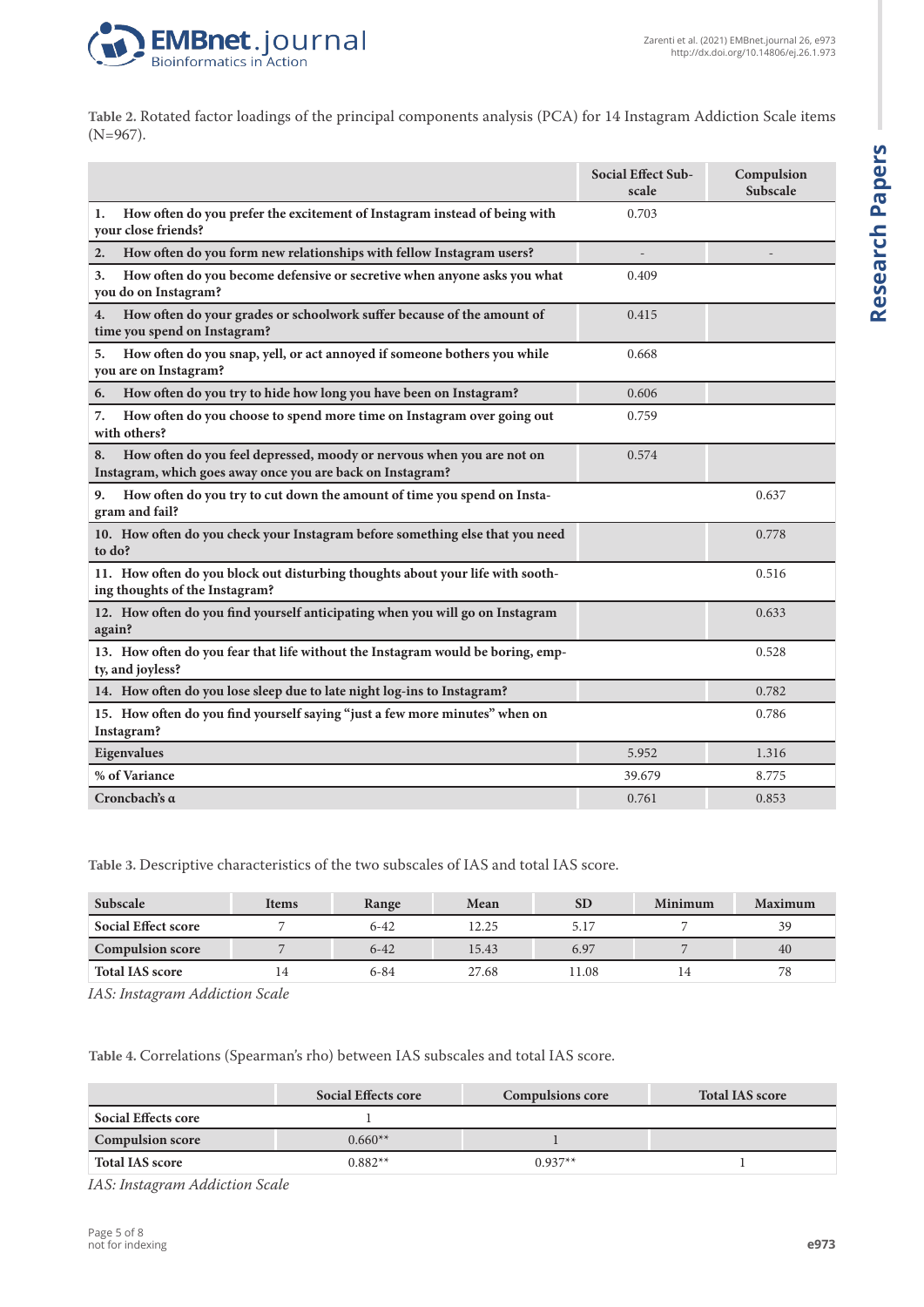

#### **Table 5.** Associations between IAS subscales and total score and other study variables.

| <b>Study measurements</b>      | Categories      | <b>Social Effect score</b> | <b>Compulsion score</b> | <b>Total IAS score</b> |
|--------------------------------|-----------------|----------------------------|-------------------------|------------------------|
| <b>Sex</b>                     | Males           | 11.74 (4.99)               | 13.51(6.00)             | 25.25 (9.94)           |
|                                | Females         | 12.33(5.19)                | 15.71(7.06)             | 28.04 (11.20)          |
|                                | p-value         | 0.232                      | < 0.0001                | 0.004                  |
| Age groups                     | 18-20 years     | $13.22(5.30)^{*}$          | $16.71(7.45)^*$         | 29.94 (11.59)*         |
|                                | 20-22 years     | 12.54(5.33)                | 15.53(6.78)             | 28.07(11.11)           |
|                                | 22-24 years     | $11.79(4.99)^{*}$          | $14.98(6.88)^{*}$       | $26.77(10.81)^*$       |
|                                | p-value         | 0.005                      | 0.023                   | 0.006                  |
| <b>Educational level</b>       | High School     | 12.25(2.50)                | 12.25(4.65)             | 24.50 (7.00)           |
|                                | Lyceum          | 12.06(4.84)                | 14.52(7.10)             | 26.58(11.18)           |
|                                | <b>IVET/IPS</b> | 11.47(4.82)                | 14.34(6.53)             | 25.80 (10.23)          |
|                                | <b>BSc</b>      | 12.39(5.10)                | 15.79 (6.95)            | 28.18 (10.92)          |
|                                | <b>MSc</b>      | 12.70 (6.31)               | 15.76(7.40)             | 28.46 (12.87)          |
|                                | p-value         | 0.254                      | 0.095                   | 0.129                  |
| <b>Marital</b> status          | Unmarried       | 12.24(5.19)                | 15.44 (6.98)            | 27.69 (11.14)          |
|                                | Married         | 12.07(3.77)                | 15.20(6.06)             | 27.27 (7.25)           |
|                                | Divorced        | 15.67(3.21)                | 11.67(6.43)             | 27.33 (9.07)           |
|                                | p-value         | 0.515                      | 0.640                   | 0.988                  |
| <b>PSS Total</b>               | Spearman rho    | 0.138                      | 0.057                   | 0.100                  |
|                                | p-value         | < 0.0001                   | 0.076                   | 0.002                  |
| Self-Esteem Total              | Spearman rho    | $-0.51$                    | $-0.001$                | $-0.24$                |
|                                | p-value         | 0.113                      | 0.981                   | 0.451                  |
| <b>Extroversion Score</b>      |                 |                            |                         |                        |
|                                | Spearman rho    | $-0.44$                    | 0.031                   | $-0.01$                |
|                                | p-value         | 0.169                      | 0.332                   | 0.975                  |
| <b>Pleasantness Score</b>      | Spearman rho    | $-0.129$                   | $-0.015$                | $-0.70$                |
|                                | p-value         | < 0.0001                   | 0.636                   | 0.030                  |
| <b>Conscientiousness Score</b> | Spearman rho    | $-0.171$                   | $-0.117$                | $-0.153$               |
|                                | p-value         | < 0.0001                   | < 0.0001                | < 0.0001               |
| <b>Neuroticism Score</b>       | Spearman rho    | 0.134                      | 0.081                   | 0.114                  |
|                                | p-value         | < 0.0001                   | 0.011                   | < 0.0001               |
| <b>Openness Score</b>          | Spearman rho    | $-0.041$                   | 0.013                   | $-0.011$               |
|                                | p-value         | 0.201                      | 0.675                   | 0.739                  |

*IAS: Instagram Addiction Scale; PSS: Perceived Stress Scale-14*

more information (Hong *et al.*, 2014). Furthermore, for individuals with high perceived stress who tend to perceive life events as stressful, Instagram with its colorful photos and videos from all over the world portrays a safe escape from real life.

Neuroticism, the individual temperamental tendency towards anxiety, self-doubt, and depression, is closely related to the psychological construct of stress. The present study revealed significant associations between participants' perceived stress and level of neuroticism, and addiction to Instagram. According to Ershad and Aghajani (Ershad and Aghajani, 2017), elevated levels of individuals' neuroticism increase the probability of Instagram social networking. These findings are in line with the results of Wang *et al.* (Wang *et al.*, 2015), who found that higher neuroticism is associated with internet addiction in general. It was hypothesized that since neurotic individuals are interested in what other people think or say about them, they tend to spend too much time on Instagram by stalking others' profiles or reading comments, which may result in addiction (Choi *et al.*, 2017).

Furthermore, non-significant results were found regarding the extraversion subscale of the Big Five Inventory Scale and Instagram Addiction Scale. This finding verified the study of Wang *et al.* (Wang *et al.*, 2015) who found an opposite-direction relationship between extraversion and addictive use of social media.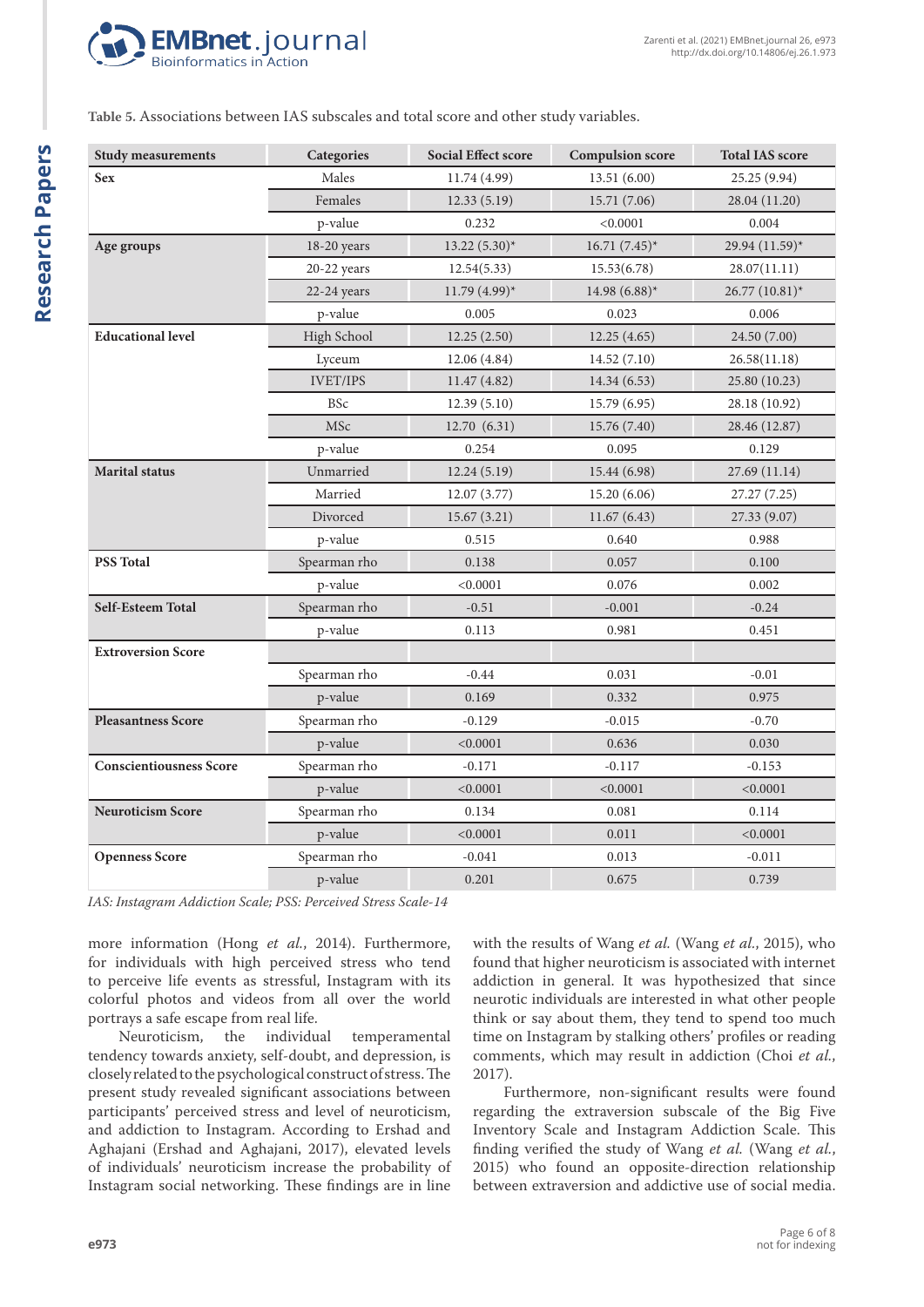

Yang (Yang, 2016) found that higher loneliness, which is related to lower extraversion (Cheng and Furnham, 2002), was associated to increased photograph and video sharing on Instagram. In the study of Kircaburum and Griffiths (2018), participants' extraversion was not related to IAS scores. With regards to this finding, it is hypothesized that extraverted individuals could reveal a tendency towards Instagram addiction, as they could become dependent on the popularity and excessive chances for interaction that a platform like Instagram can offer.

Finally, regarding the dimension of self-esteem, no strong correlations with the IAS subscales were found. This outcome was surprising, because it is common for people with low self-esteem to spend an increased amount of time on social media. A possible explanation is that self-image and self-esteem may improve through posting (Błachnio *et al.*, 2016).

This study has some limitations. Confirmatory Factor Analysis was not performed, which could have validated the study's findings further. Also, a test-retest design was not included to assess variability between measurements. Although a large sample was employed, generalization of the results cannot be easily verified because the sample was recruited mainly from the capital of Athens and was not representative of the entire youth population of Greece.

In conclusion, IAS is a newly introduced instrument aiming to evaluate problematic use and addiction to Instagram that is considered to adversely affect young people's mental health. This is the first study validating the Instagram Addiction Scale in Greek youth, which can be used by researchers and practitioners for the evaluation of youth problematic use of Instagram. Future research studies are needed to compare IAS to other standardised tests measuring youth addictive behaviours and personality traits, and include youth samples deriving from different socioeconomic and cultural backgrounds.

#### **Key Points**

- Instagram is one of the fastest growing social networking platforms.
- Instagram Addiction Scale (IAS) is a self-report tool assessing Instagram problematic use and addiction.
- The Greek version of the IAS demonstrated satisfying internal consistency.
- The Greek version of IAS can be used for the evaluation of youth problematic use of Instagram.

# **Funding**

This research did not receive any specific grant from funding agencies in the public, commercial, or not-forprofit sectors.

# **References**

1. Al-Yafi K, El-Masri M, Tsai R (2018) The effects of using social network sites on academic performance: the case of Qatar. Journal of Enterprise Information Management **31**(3), 446–462. <http://dx.doi.org/10.1108/JEIM-08-2017-0118>

2. Alhabash S, Ma M (2017) A tale of four platforms: Motivations and uses of Facebook, Twitter, Instagram, and Snapchat among college students?. Social Media + Society **3**(1). [http://dx.doi.](http://dx.doi.org/2056305117691544) [org/2056305117691544](http://dx.doi.org/2056305117691544)

Zarenti et al. (2021) EMBnet.journal 26, e973 <http://dx.doi.org/10.14806/ej.26.1.973>

- 3. Andreassen CS, Billieux J, Griffiths MD, Kuss DJ, Demetrovics Z *et al.*(2016) The relationship between addictive use of social media and video games and symptoms of psychiatric disorders: A large-scale cross-sectional study. Psychology of Addictive Behaviors **30**(2), 252. <http://dx.doi.org/10.1037/adb0000160>
- 4. Andreou E, Alexopoulos EC, Lionis C, Varvogli L, Gnardellis C *et al.* (2011) Perceived stress scale: reliability and validity study in Greece. International Journal of Environmental Research and Public Health **8**(8), 3287-3298. [http://dx.doi.org/10.3390/](http://dx.doi.org/10.3390/ijerph8083287) [ijerph8083287](http://dx.doi.org/10.3390/ijerph8083287)
- 5. Baumer S (2013) Social media, human connectivity and psychological well-being. The Sage Handbook of Digital Technology Research. London, pp. 71-87. [http://dx.doi.](http://dx.doi.org/10.1108/SJME-12-2018-0059) [org/10.1108/SJME-12-2018-0059](http://dx.doi.org/10.1108/SJME-12-2018-0059)
- 6. Baumöl U, Hollebeek L, Jung R (2016) Dynamics of customer interaction on social media platforms. Electronic Markets **26**(3), 199-202. <http://dx.doi.org/10.1007/s12525-016-0227-0>
- 7. Błachnio A, Przepiorka A, Pantic I (2016) Association between Facebook addiction, self-esteem and life satisfaction: A crosssectional study. Computers in Human Behavior **55**, 701-705. <http://dx.doi.org/10.1016/j.paid.2015.11.018>
- 8. Błachnio A, Przepiorka A, Rudnicka P (2016) Narcissism and self-esteem as predictors of dimensions of Facebook use. Personality and Individual Differences **90**, 296-301. [http://dx.doi.](http://dx.doi.org/10.1016/j.chb.2015.10.026) [org/10.1016/j.chb.2015.10.026](http://dx.doi.org/10.1016/j.chb.2015.10.026)
- 9. Buote VM, Wood E, Pratt M (2009) Exploring similarities and differences between online and offline friendships: The role of attachment style. Computers in Human Behavior **25**(2), 560-567. <http://dx.doi.org/10.1016/j.chb.2008.12.022>
- 10. Casaló LV, Flavián C,Ibáñez-Sánchez S (2018) Influencers on Instagram: Antecedents and consequences of opinion leadership. Journal of Business Research **117**, 510-519. [http://dx.doi.](http://dx.doi.org/10.1016/j.jbusres.2018.07.005) [org/10.1016/j.jbusres.2018.07.005](http://dx.doi.org/10.1016/j.jbusres.2018.07.005)
- 11. Cheng H and Furnham A (2002) Personality, peer relations, and self-confidence as predictors of happiness and loneliness. Journal of Adolescence **25**(3), 327-340. [http://dx.doi.org/10.1006/](http://dx.doi.org/10.1006/jado.2002.0475) [jado.2002.0475](http://dx.doi.org/10.1006/jado.2002.0475)
- 12. Choi TR, Sung Y, Lee JA, Choi SM. (2017) Get behind my selfies: The Big Five traits and social networking behaviors through selfies. Personality and Individual Differences **109**. [http://dx.doi.](http://dx.doi.org/98-101 10.1016/j.paid.2016.12.057) [org/98-101 10.1016/j.paid.2016.12.057](http://dx.doi.org/98-101 10.1016/j.paid.2016.12.057)
- 13. D'Arienzo MC, Boursier V, Griffiths MD (2019) Addiction to social media and attachment styles: a systematic literature review. International Journal of Mental Health and Addiction **17**(4), 1094-1118. <http://dx.doi.org/10.1007/s11469-019-00082-5>
- 14. De Choudhury M, Gamon M, Counts S, Horvitz E (2013) Predicting depression via social media. ICWSM, **13**, 1-10. [https://www.microsoft.com/en-us/research/wp-content/](https://www.microsoft.com/en-us/research/wp-content/uploads/2016/02/icwsm_13.pdf) [uploads/2016/02/icwsm\\_13.pdf](https://www.microsoft.com/en-us/research/wp-content/uploads/2016/02/icwsm_13.pdf)
- 15. Ershad ZS, Aghajani T (2017) Prediction of Instagram social network addiction based on the personality, alexithymia and attachment Styles. Quarterly of Sociological Studies of Youth **8**(26), 21-34. [http://ssyj.baboliau.ac.ir/article\\_533425.html](http://ssyj.baboliau.ac.ir/article_533425.html)
- 16. Galanou C, Galanakis M, Alexopoulos E, Darviri C (2014) Rosenberg self-esteem scale Greek validation on student sample. Psychology **5**(08), 819. [http://dx.doi.org/10.4236/](http://dx.doi.org/10.4236/psych.2014.58093) [psych.2014.58093](http://dx.doi.org/10.4236/psych.2014.58093)
- 17. Garrett BM, Cutting R (2012) Using social media to promote international student partnerships. Nurse Education in Practice **12**(6), 340-345.<http://dx.doi.org/10.1016/j.nepr.2012.04.003>
- 18. Griffiths M (2005) A 'components' model of addiction within a biopsychosocial framework. Journal of Substance Use **10**(4), 191- 197. <http://dx.doi.org/10.108014659890500114359>
- 19. Griffiths MD, Pontes HM, Kuss DJ (2016) Online addictions: conceptualizations, debates, and controversies. Addicta: